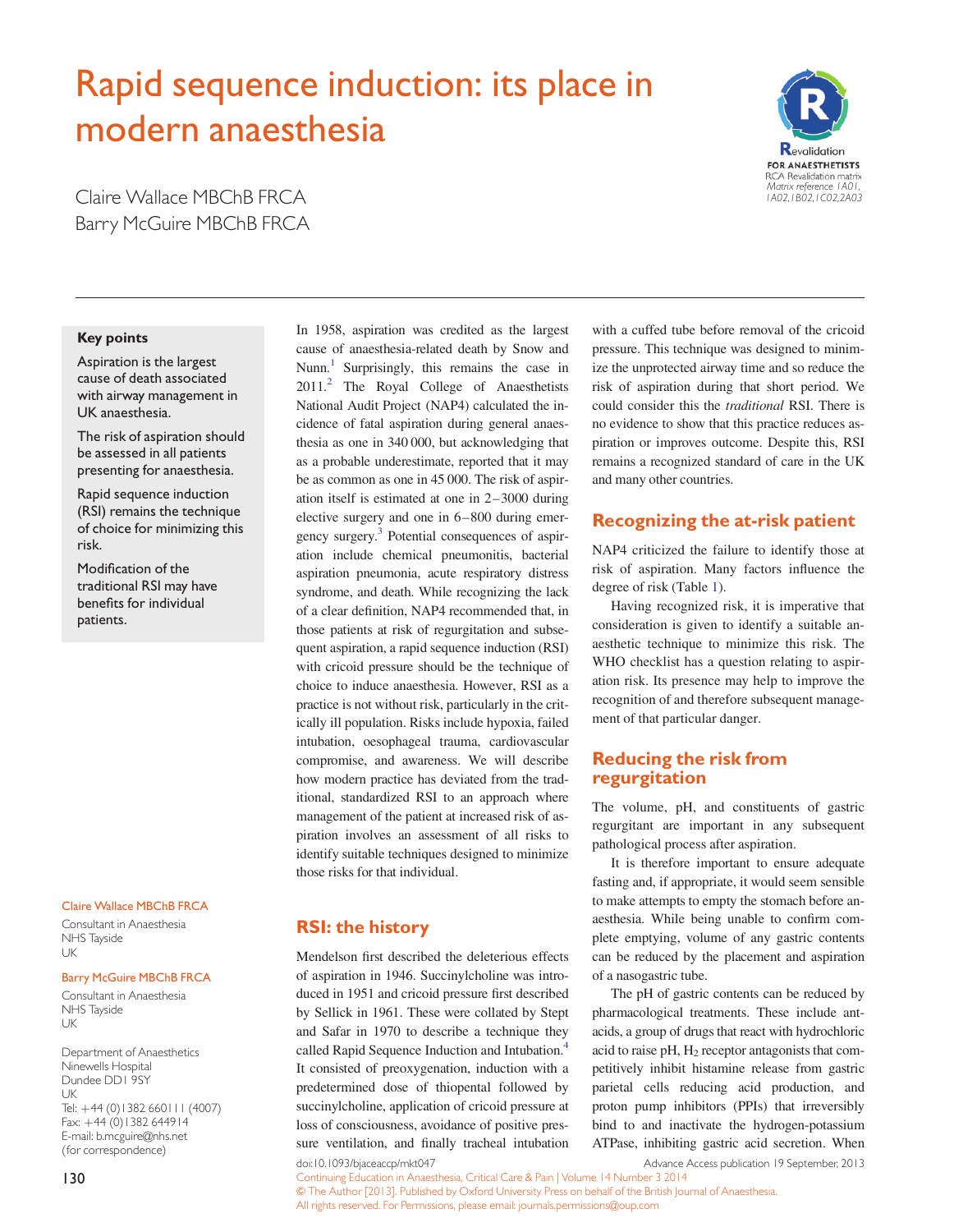<span id="page-1-0"></span>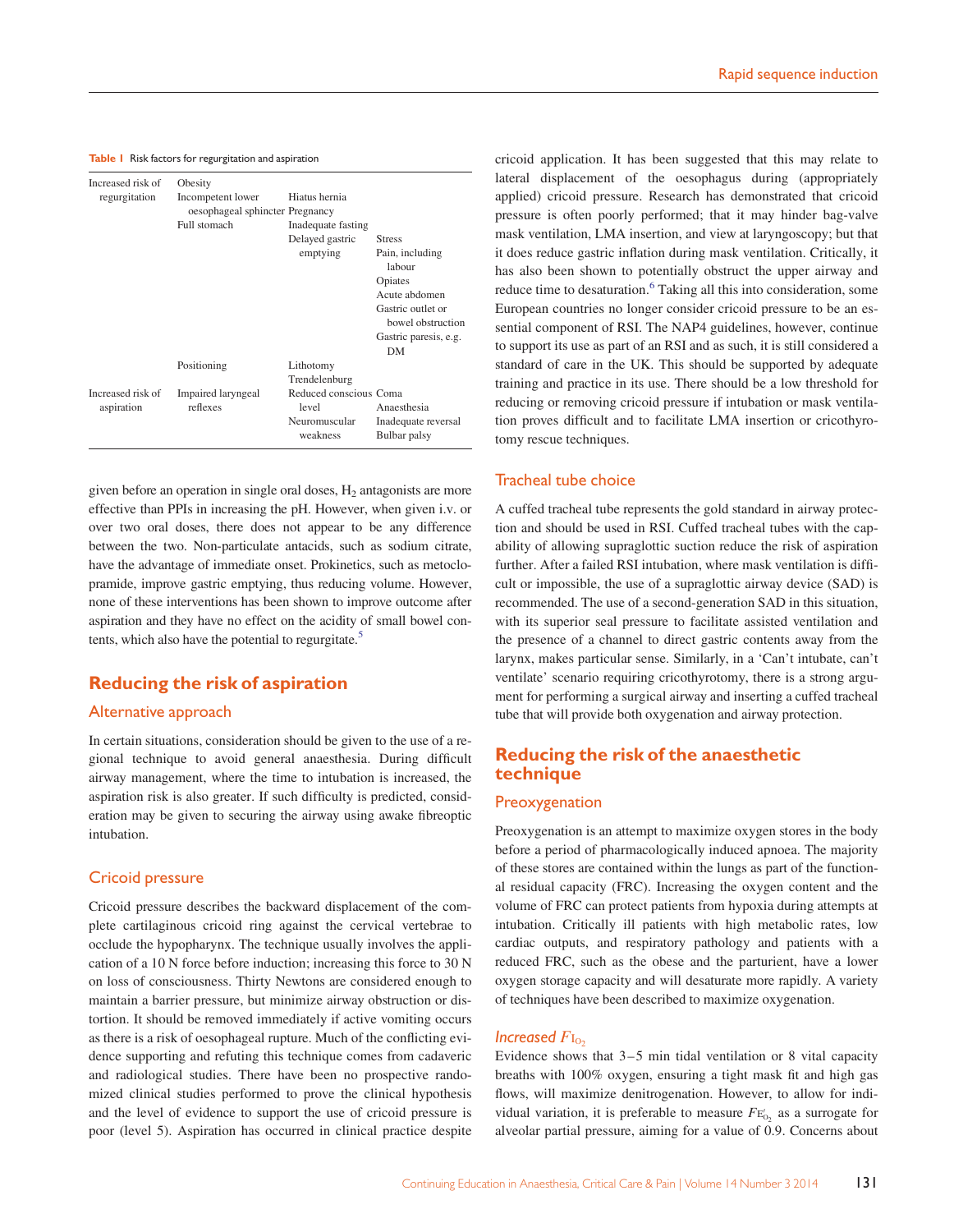denitrogenation atelectasis are more than balanced by the increased safety provided by improving the time to desaturation. Application of continuous positive airway pressure (CPAP) during preoxygenation can overcome these effects and minimize atelectasis.

#### Positive pressure

PEEP/CPAP has been shown to reduce absorption atelectasis, improve  $Pa<sub>O<sub>2</sub></sub>$ , and increase time to desaturation in all patient groups. If a patient is already receiving non-invasive ventilation (NIV) or has a degree of respiratory compromise, the evidence suggests that continuing or commencing NIV for a short period while setting up for intubation is better protection against desaturation than standard preoxygenation.

NIV in obese surgical patients specifically has been shown to improve preoxygenation.<sup>7</sup> Concerns about increasing aspiration by gastric distension can be balanced by adopting upright positioning to reduce the risk of passive regurgitation and by limiting airway pressures. Gastric distension and regurgitation risk are low if pressures are kept below  $25 \text{ cm H}_2\text{O}$ .

#### Apnoeic oxygenation

As a result of differences in solubility of  $O_2$  and  $CO_2$ , once the patient is apnoeic, more  $O_2$  leaves the alveoli and enters the bloodstream than  $CO<sub>2</sub>$  or  $N<sub>2</sub>$  enter them, creating a slightly negative pressure (increasing atelectasis). This negative pressure can be used to an advantage by maintaining a patent airway and continuing administration of oxygen that then reaches the alveoli by bulk flow. The application of nasal prongs (with flows increased once the patient is unaware), in addition to face mask oxygen, allows this process to continue during laryngoscopy and has been shown to increase time to desaturation after apnoea in both normal and obese surgical populations.[7](#page-4-0)

#### Positioning for preoxygenation

FRC is lower in the supine position. Evidence in normal, obese, and pregnant populations suggests that adopting a head-up position  $(20-35^{\circ})$  increases FRC and thereby improves preoxygenation. This has been shown to be clinically significant by increasing the time from apnoea to desaturation.

#### Drug choice

#### Induction drug

When Stept and Safar described the traditional RSI in 1970 using a predetermined dose of thiopental, many of the i.v. induction agents currently available were not fully established in clinical practice. Even now, the ideal i.v. induction agent does not exist, with individual drugs harbouring benefits and disadvantages (Table [2\)](#page-3-0). National surveys of clinical practice reveal that all induction agents are used across various clinical scenarios. The choice of i.v. induction agent should be guided by informed clinical reasoning and not by dogma. Propofol, for example, will provide the best intubation conditions and hence may be used when it is deemed that potential airway

difficulty is the key clinical issue in a specific patient undergoing RSI. Predetermined dosing may be appropriate in those at high risk of aspiration in order to minimize the time spent with reduced protective laryngeal reflexes. This does, however, increase the risk of both under-dosing with potential awareness and also overdosing with the risk of cardiovascular collapse. In certain patients, the risks posed by haemodynamic instability will clearly outweigh the risks of aspiration. If there is significant risk of hypotension, then drug choice should reflect this and administration should be titrated to effect. A survey of current practice in Wales stated that the administration of induction drug varies, with some anaesthetists always using predetermined doses, some never doing so, and 65% varying their practice based on the clinical situation.<sup>[8](#page-4-0)</sup>

#### Neuromuscular blocking agent

Succinylcholine is the depolarizing neuromuscular blocking agent that has traditionally been used in RSI because of its fast onset and offset; with the presumption being that, in the event of failure to intubate, ventilate, or both, recovery of spontaneous ventilation would reliably rescue the situation. However, due to its relatively rapid onset and immediate reversibility, the non-depolarizing neuromuscular blocking agent rocuronium is increasingly used as an alternative.

The key issues regarding neuromuscular block (NMB) and RSI are as follows:

- (i) Time to complete paralysis and the quality of those intubation conditions.
- (ii) Potential reversal (spontaneous or otherwise) of this effect.
- (iii) Duration of action.
- (iv) Side-effects and contra-indication profile.

In all trials performed, succinylcholine results in faster paralysis and a quicker time to intubation when compared with rocuronium. In patients at the highest risk of aspiration, minimizing the time to achieving a protected airway may be clinically significant. A large meta-analysis performed by the Cochrane Collaboration reported that succinylcholine was superior to rocuronium  $(0.6-1.2 \text{ mg kg}^{-1})$ in providing both 'excellent' and clinically 'acceptable' intubating conditions, but there was no statistical difference when making comparisons with the recommended rocuronium dose for RSI of 1.2 mg  $kg^{-1.9}$  $kg^{-1.9}$  $kg^{-1.9}$  Timing of NMB administration also varies. In one survey, just over half of all anaesthetists stated that they routinely wait for unconsciousness before administering; 10% never wait and immediately administer after induction dose; while the remainder vary their practice.[8](#page-4-0) Theoretically, immediate injection shortens the time to establishing a protected airway, but there is no evidence that this is clinically important.

Succinylcholine shows considerable variation in its duration of action due to genetic and acquired deficiencies in plasma cholinesterase, the enzyme responsible for its inactivation. The average recovery from succinylcholine 1 mg  $kg^{-1}$  is 8.5 min. Even healthy volunteers will desaturate before the return of spontaneous respira-tory effort without receiving assisted ventilation.<sup>[10](#page-4-0)</sup> Furthermore,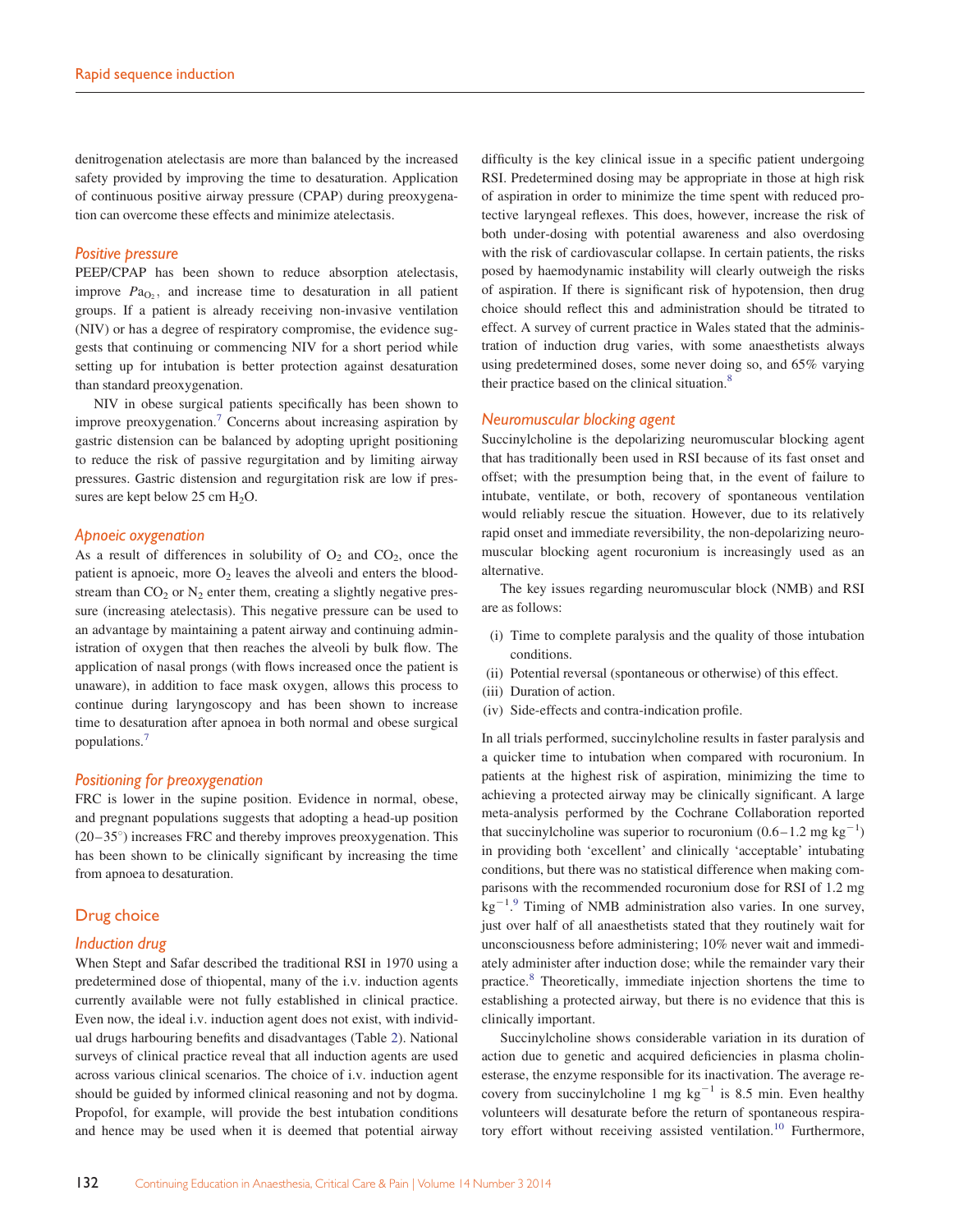| Induction agent                                                     | Advantages                                                                                                  | Disadvantages                                                                          | Suggested use                                                                                 |
|---------------------------------------------------------------------|-------------------------------------------------------------------------------------------------------------|----------------------------------------------------------------------------------------|-----------------------------------------------------------------------------------------------|
| Sodium thiopental $3-7$ mg kg <sup>-1</sup><br>(traditionally used) | Clear endpoint; rapid one arm brain<br>circulation time                                                     | Postoperative nausea and vomiting<br>Potential harm from extravasation<br>Antanalgesic | Traditional choice for RSI in obstetric practice                                              |
| Propofol 2–4 mg $kg^{-1}$<br>(use increasing)                       | Greater suppression of laryngeal reflexes<br>Familiarity                                                    | CVS depression                                                                         | When intubating conditions are a concern                                                      |
| Etomidate 0.3 mg $kg^{-1}$<br>(use decreasing)                      | CVS stability                                                                                               | Adrenal suppression                                                                    | CVS instability; caution/avoid in sepsis and, if<br>used, early hydrocortisone is recommended |
| Ketamine $1-2$ mg kg <sup>-1</sup>                                  | <b>Bronchodilation</b><br>CVS stimulant; maintains cerebral perfusion<br>pressure in hypotensive situations | Increases ICP                                                                          | Asthma<br>Shocked states<br>Avoid in patients with IHD or with non-traumatic<br>CNS pathology |
| Midazolam                                                           | Not routinely used as an induction agent<br>in the UK                                                       | Longer to take effect and long duration<br>of action                                   | Probably no role as a single agent                                                            |
| Opiate                                                              | Not routinely used as an induction agent<br>in the UK                                                       | Unreliable amnesic. Not recommended<br>as a general anaesthetic                        | Probably no role as a single agent                                                            |

#### <span id="page-3-0"></span>Table 2 Induction agent considerations

with a return in spontaneous respiration, the upper airway may remain completely obstructed in an unconscious patient.

Rocuronium followed by sugammadex results in a comparatively faster return to spontaneous ventilation. However, it is unclear if this would be replicated in actual clinical practice.<sup>[11](#page-5-0)</sup> To facilitate this, it is suggested that, when using rocuronium in an RSI, the rescue dose of sugammadex 16 mg  $kg^{-1}$  should be pre-calculated and immediately available for an assistant to draw up and administer on instruction.

The more prolonged action of a non-depolarizing agent such as rocuronium may be advantageous. First, it is well recognized that considerable difficulties with airway management can arise when the succinylcholine paralysis is wearing off and airway conditions become suboptimal. Secondly, in certain RSIs, 'wake up' is not a feasible option and the reversibility of the induction technique not an issue, for example, the patient with the ruptured abdominal aortic aneurysm or the critically ill patient with respiratory failure. In these scenarios, use of a drug that provides the best airway management conditions for more than a few minutes would seem the most effective strategy.

Succinylcholine is a drug with a number of potentially lifethreatening side-effects. Potassium efflux occurs at depolarization; this is increased significantly in conditions that result in up-regulation of nicotinic receptors, such as burns, crush injuries, and chronic neurological conditions, including spinal cord injury, stroke, and critical illness polyneuropathy. It causes malignant hyperthermia in susceptible individuals. Rocuronium is a relatively cleaner drug; the only absolute contraindication being allergy. There is increasing evidence that the incidence of rocuronium allergy is higher than that of other non-depolarizing neuromuscular blocking agents.<sup>[12](#page-5-0)</sup>

#### **Opioids**

Traditionally, opioids were not used as part of an RSI—the belief being that they could contribute to an increase in the time to recovery of spontaneous ventilation and consciousness in the event of a

'wake up' after a failed RSI intubation. Opioids reduce intraocular, intracranial, and cardiovascular adverse effects associated with laryngoscopy and should be considered in situations where these effects could be potentially harmful. They also reduce the dose of hypnotic agent required. The majority of anaesthetists now include opioids as part of their preferred technique. For example, remifentanil, alfentanil, fentanyl, and morphine are used in up to 92% of UK anaesthetists' practice.<sup>[8](#page-4-0)</sup> Alfentanil has the potential advantage of bolus delivery and a more rapid onset and shorter recovery than fentanyl or morphine.

#### Non-opioids

Many drugs have been used in an attempt to reduce the presser response to laryngoscopy, including  $\beta$ -blockade. Evidence for the use of lidocaine and magnesium in this setting is at best equivocal.

#### Ventilation

Ventilation after apnoea and before intubation is traditionally avoided in RSI owing to the assumption that such practice increases gastric distension and the risk of regurgitation. However, there is no good evidence for this as long as inflation pressures used are  $<$ 15–20 cm H<sub>2</sub>O. Fit, healthy patients who have normal airway anatomy and are simple to intubate are unlikely to desaturate, but patients who have increased metabolic demands, reduced FRC, preexisting hypoxia, respiratory pathology, or are not readily intubatable may desaturate before intubation despite adequate preoxygenation. These patients are likely to benefit from gentle ventilation with cricoid pressure applied before laryngoscopy. This has been referred to as controlled RSI.

# Management of failure

Airway management should not be commenced without formulating a patient-specific strategy, with particular emphasis on management plans in the event of failure. The Difficult Airway Society (DAS) guidelines $13$  for the management of failed intubation and ventilation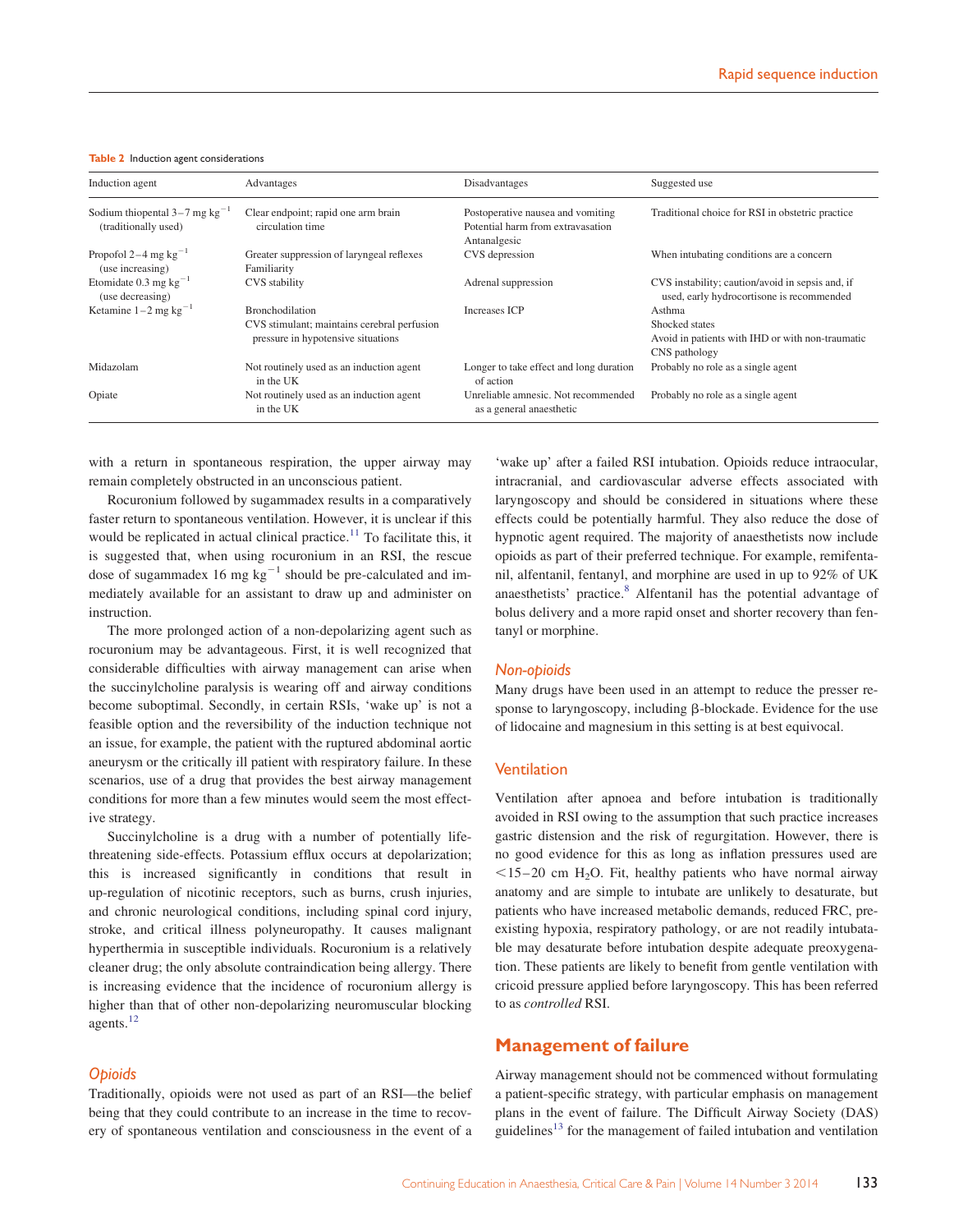<span id="page-4-0"></span>are currently being revised. Knowledge and application of these or similar guidelines, including ensuring availability of and familiarization with airway rescue equipment, and an informed team-based approach may make the difference between patient safety and patient catastrophe. Initial attempts at laryngoscopy are commonly performed using a Macintosh laryngoscope, but an increasing number of anaesthetists are using videolaryngoscopy, if not for their initial attempts, as their rescue device, replacing alternative direct laryngoscopes such as the McCoy or straight blade. Aids such as intubating stylets or bougies should be immediately available. There is no evidence to support the use of any one of these devices over another and, in the absence of this, choice will relate to the clinical situation and professional preference. There should be a third person (anaesthetist, assistant, or suitable alternative) present and able to summon help or retrieve equipment required should unexpected difficulties arise. The default position in most RSIs where intubation is unsuccessful will be wake up. This may not be appropriate or possible in all patients and this should be factored in to the planned strategy.

# Extubation

Traditionally, patients who had had an RSI were extubated in the left-lateral head-down position after a full return of protective airway reflexes. More recently, there has been a trend towards extubation in the semi-recumbent position, which is likely to aid upper airway patency, respiratory function, and access to the airway, particularly in the obese patient. There is no good evidence to support one practice over another. The key issue as regards safe extubation is again having a clear strategy, which may be informed by the recently published DAS Extubation guidelines.<sup>14</sup>

#### Management of process

After the implementation of a 10-point checklist/care bundle for intubation in a critical care unit, rates of severe hypoxaemia and cardiovascular collapse significantly decreased.[15](#page-5-0) NAP4 recommended that an intubation checklist should be developed and used for the tracheal intubations of all critically ill patients. They suggested a checklist might identify issues regarding preparation of the patient, equipment, drugs, and personnel and help clarify the back-up plan. Some units have introduced these checklists for critical care and emergency medicine. The use of standard operating procedures may also be beneficial, such as the instruction on the preparation of sugammadex for potential reversal of NMB if rocuronium is to be used during an RSI. Local guidelines for RSI practice for junior trainees may also be advantageous to ensure safe and consistent practice.

### Summary

The available evidence does not allow strict guidance on when and when not to perform an RSI, nor does it clarify the precise components that should constitute this approach, so-called 'best practice'. In certain clinical scenarios, an anaesthetist may chose not to use

thiopental, not to use a pre-determined dose of induction agent, not to use succinylcholine, not to maintain cricoid pressure, or to deliberately assist ventilation before intubation. Future research may offer insight to guide the decision-making process and should be encouraged. With the development of new drugs, increasing comorbidities, and higher risk profiles of our patients, the traditional RSI has been modified to provide an optimal balancing of risks. This can be directed by locally adapted guidelines. A modified RSI as practiced in modern anaesthesia could be considered to be:

- (i) Physical and pharmacological reduction in regurgitation and aspiration risk.
- (ii) Maximal optimization of oxygen stores. This may involve assisted ventilation before intubation.
- (iii) Induction of anaesthesia appropriate to clinical conditions, with paralysis by a rapidly acting agent. Sugammadex should be immediately available if rocuronium is used.
- (iv) Application of cricoid pressure is advisable—unless it obscures the view at laryngoscopy or interferes with manual ventilation or SAD placement.
- (v) Tracheal intubation with a cuffed tracheal tube.
- (vi) Implementation of pre-planned strategy in the event of failure to intubate.

#### Declaration of interest

None declared.

#### **References**

- 1. Snow RG, Nunn RF. Induction of anaesthesia in the foot-down position for patients with a full stomach. Br J Anaesth 1959; 31: 493-7
- 2. Cook TM, Woodall N, Frerk C. Fourth National Audit Project of the Royal College of Anaesthetists and Difficult Airway Society. Major Complications of Airway Management in the United Kingdom. Report and Findings. London: Royal College of Anaesthetists, March 2011
- 3. Kalinowski CPH, Kirsch JR. Strategies for prophylaxis and treatment for aspiration. Best Pract Res Clin Anaesthesiol 2004; 18: 719– 37
- 4. Sept WJ, Safar P. Rapid induction and intubation for prevention of gastriccontent aspiration. Anesth Analg 1970; 49: 633-6
- 5. Puiga I, Calzadob S, Suárezc D et al. Meta-analysis: comparative efficacy of H<sub>2</sub>-receptor antagonists and proton pump inhibitors for reducing aspiration risk during anaesthesia depending on the administration route and schedule. Pharmacol Res 2012; 65: 480–90
- 6. Hartsilver EL, Vanner RG. Airway obstruction with cricoid pressure. Anaesthesia 2000; 55: 208– 11
- 7. Weingart SD, Levitan RM. Preoxygenation and the prevention of desaturation during emergency airway management. Ann Emerg Med 2012; 59: 165–75
- 8. Koerber JP, Roberts GEW, Whitaker R et al. Variation in rapid sequence induction techniques: current practice in Wales. Anaesthesia 2009; 64: 54–9
- 9. Perry JJ, Lee JS, Sillberg VAH et al.. Rocuronium versus succinylcholine for rapid sequence induction intubation. Cochrane Database Syst Rev 2008, Issue 2. Art. No. CD002788.pub2
- 10. Heier T, Feiner J, Lin J. Hemoglobin desaturation after succinylcholineinduced apnea. A study of the recovery of spontaneous ventilation in healthy volunteers. Anesthesiology 2001; 94: 754– 9